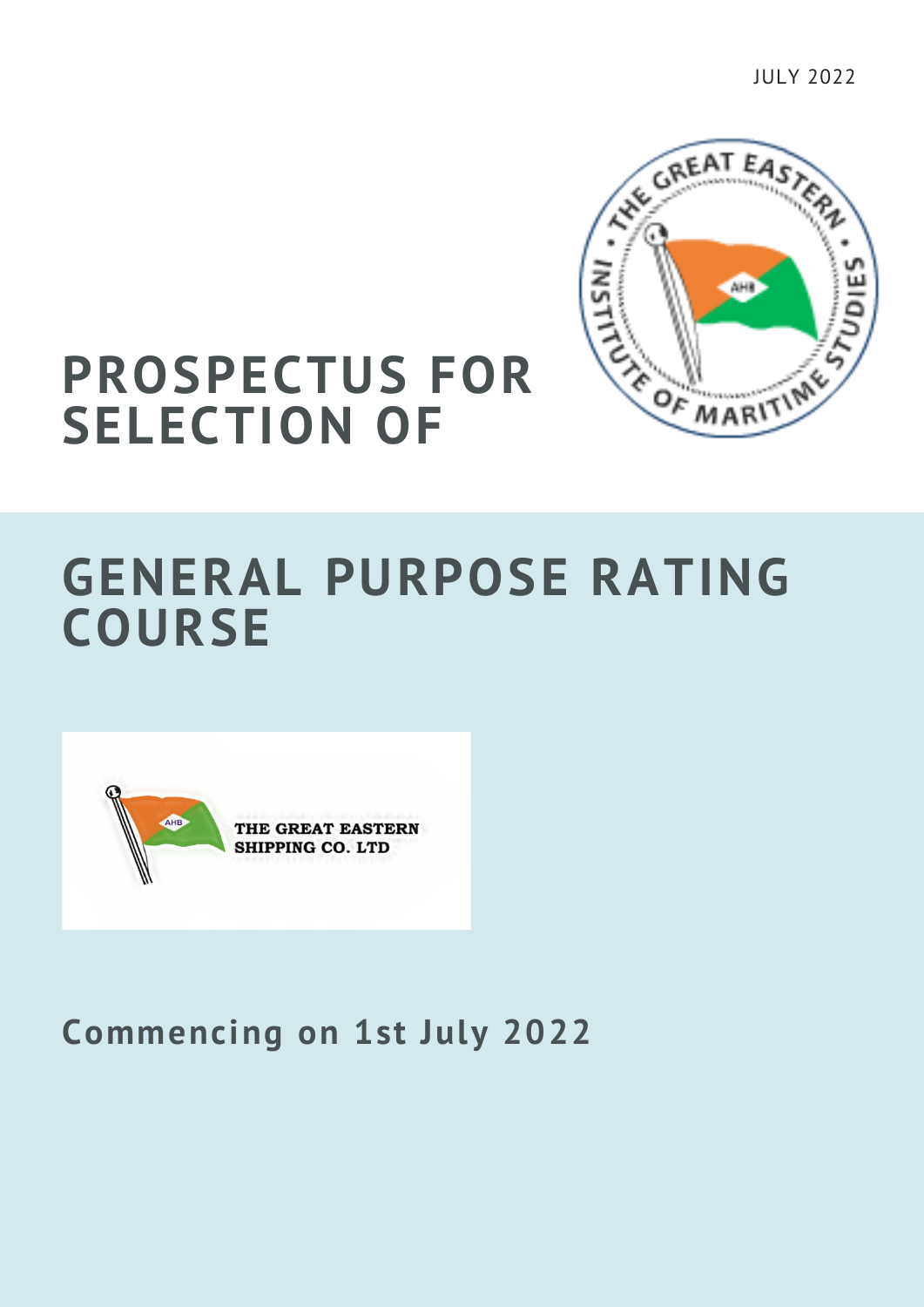Course: GENERAL PURPOSE RATING — As per D. G. Shipping Circular - TC No.01 of 2018 dated 22/1/2018.

#### **Course Details**

Course Name: General Purpose Rating

Date of commencement of course : 1 July 2022

Age limit as on Course Commencement Date: Between 18 to 27 (Born not later than 1st July 2004 & not earlier than 1st July 1995).

No. of seats per batch: 40

Duration: 6 months, Fully Residential followed by 6 months on-board training.

Marital Status: Unmarried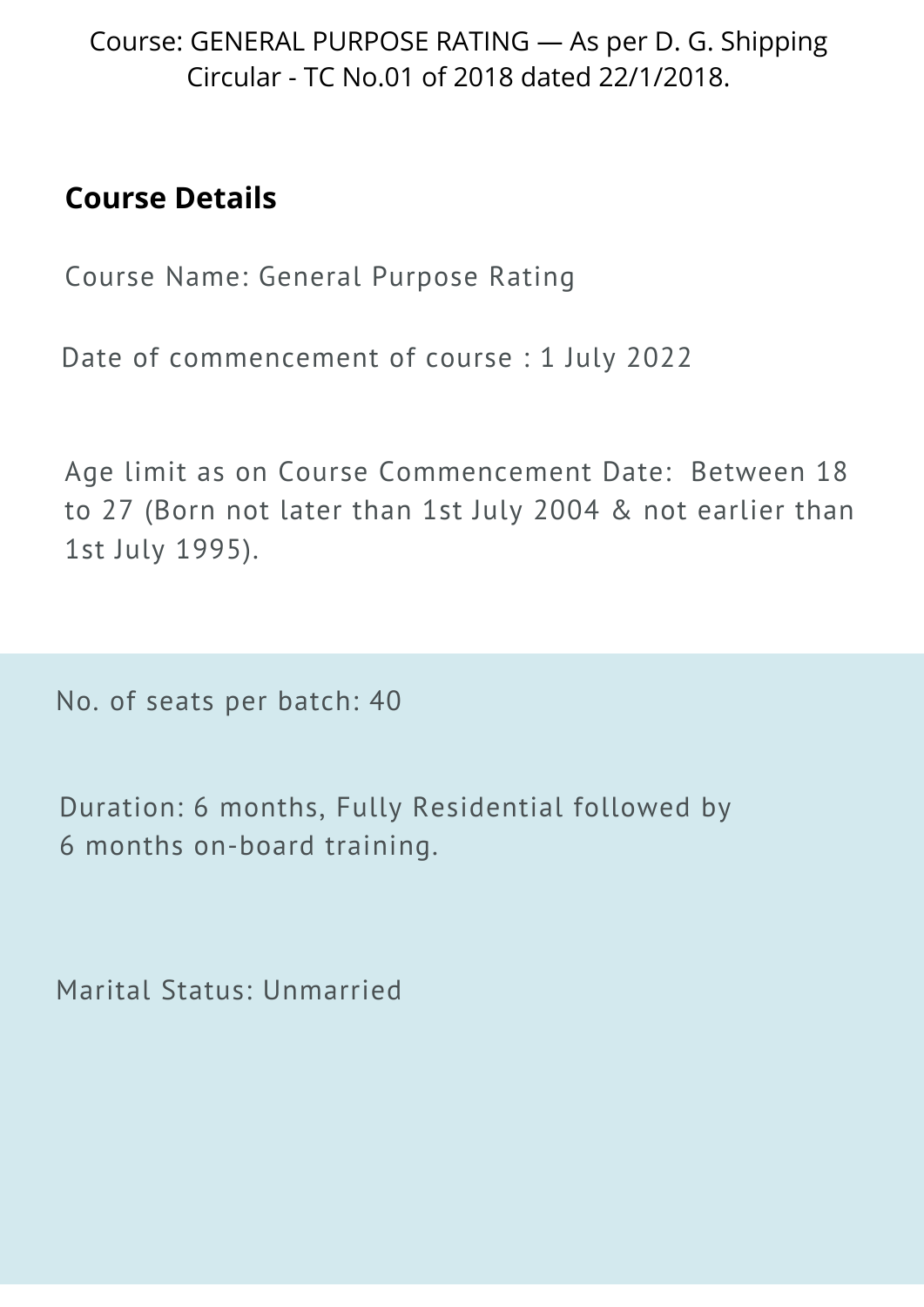# **ELIGIBILITY CRITERIA**

Pass in 2 Year ITI or 3 Years Diploma Course in the below-mentioned streams from Govt. approved Technical Institutes with a minimum of 50% aggregate marks in the final year and minimum 40% marks in English subject in 10th or 12th Board. (candidates having only 10th and/or 12th Standard qualification should NOT apply for the course)

- 1. Fitters
- 2. Mechanic Tractor
- 3. Mechanic Diesel
- 4. Mechanic Motor Vehicle
- 5. Machinist
- 6. Turner/Welder
- 7. Mechanical
- 8. Electrical Et Electronics
- 9. Automobile
- 10. Instrumentation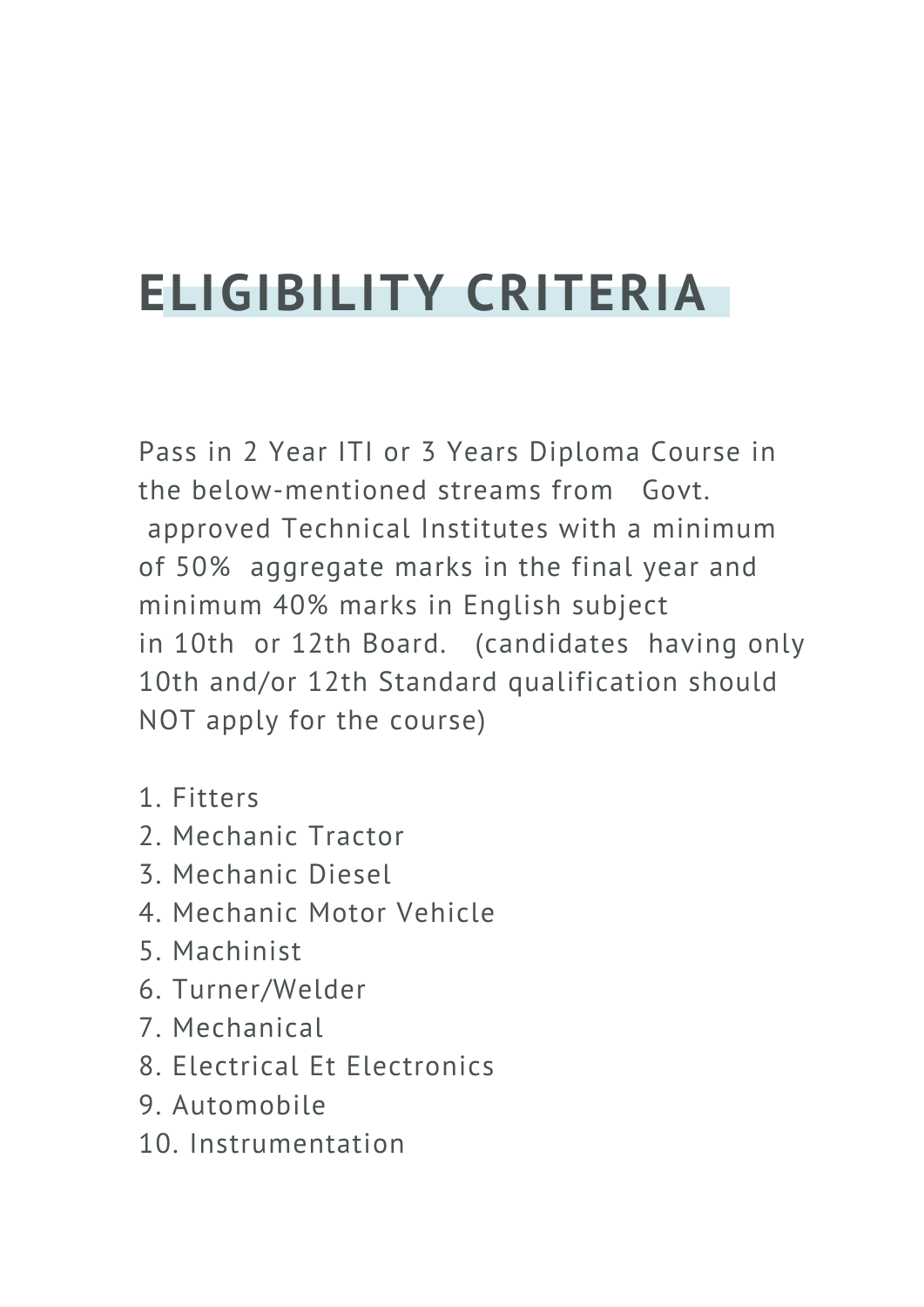FEE: (Covering full Boarding, Lodging & Tuition/Study Material/Uniform/ Examination)

Total Rs. 4,50,000/= (all inclusive fees + allied expenses)

Medical Standard:

Physical Standards:

- Candidates should be of good health and physically fit 1. for sea service without any illness, physical or mental deformity.
- 2. Candidates will have to undergo a full medical checkup prior admission through our Panel Doctor who is approved by D. G. Shipping Government of India, whose decision regarding fitness will be final.

(To know more about Sea Service Medical Rules, kindly visit D. G. Shipping website "www.dgshipping.com")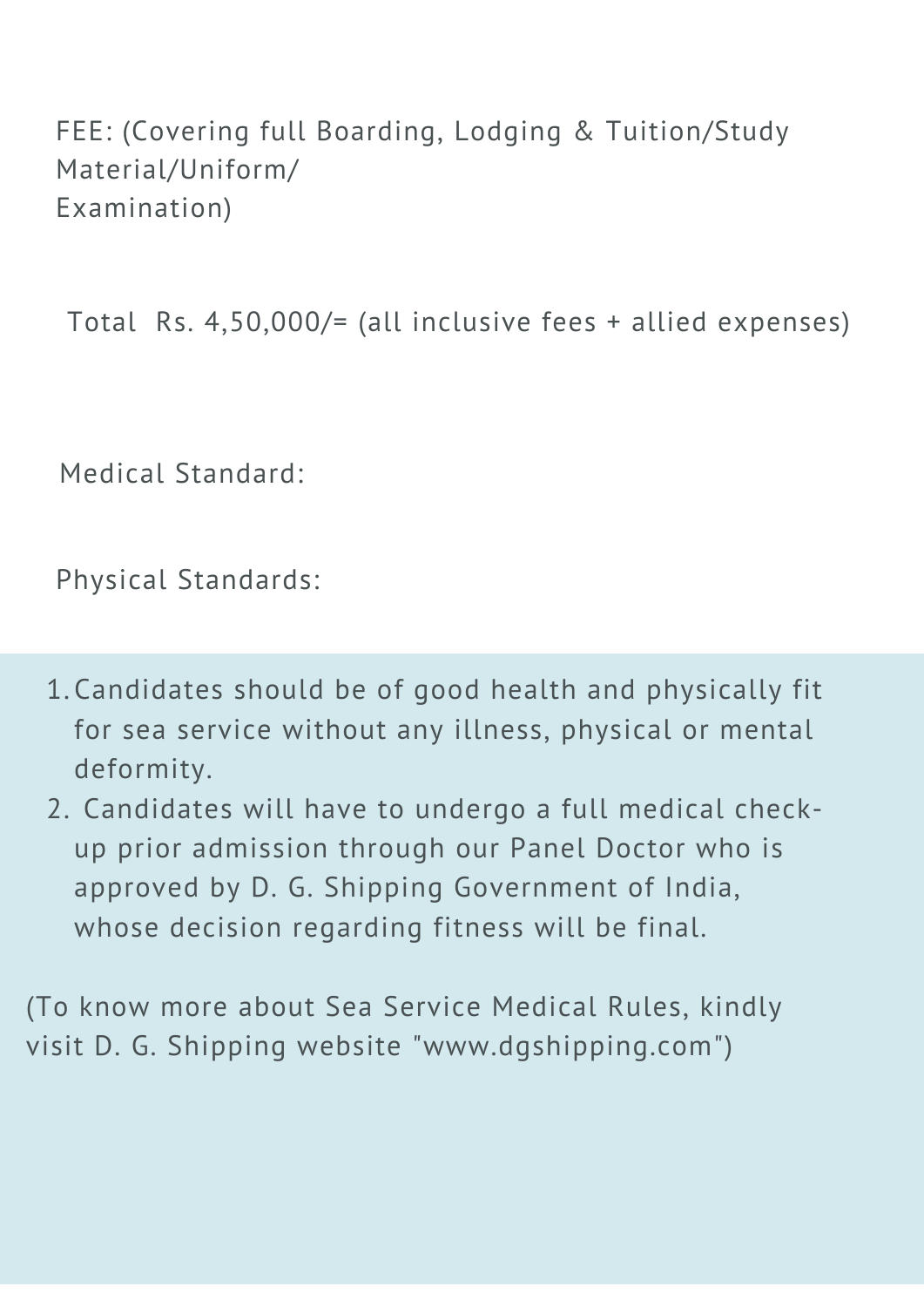Medical Standard:

Eyesights

- 6/6 in each eye without visual aids. 1.
- 2. Normal colour vision.
- Candidates will have to undergo a full eyesight test by 3. a Company Medical Officer.

Minimum Height: 157 Cms. Minimum Weight: 48 Kg.

In case of candidates from Lakshadweep, Amindivi, Andamans and Nicobar Islands, Gorkhas, Nepalese, Assa mese and other hilly areas, including those from the states of Nagaland, Mizoram Meghalaya, Arunachal Pradesh, Manipur, Tripura, Garhwal, Sikkim, the minimum height & weight should be as under:

Minimum Height: 152 Cms. Minimum Weight: 42 Kg.

Medical test will take place at Mumbai / Lonavala with our Company / Institute appointed doctor: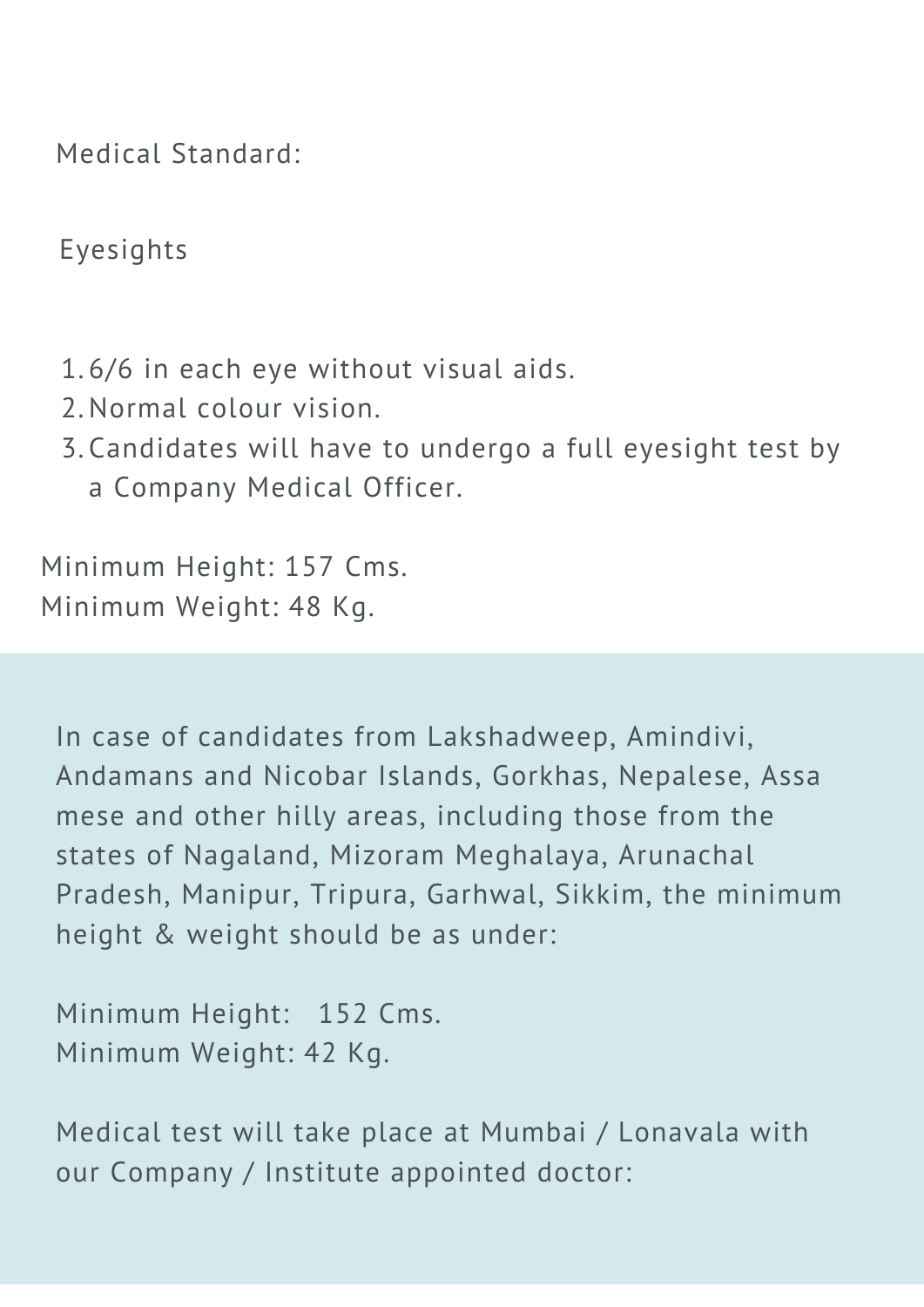Why Us

The Institute is a part of India's largest private-sector Shipping Company having a close association with the Maritime Industry.

The Institute has been assigned Grade A1 by the Director-General of Shipping, Government of India, being an outstanding Institute providing excellent infrastructure facilities.

The course is uniquely designed to combine classroom education with experiential learning using Simulation Techniques and on-the-job training on Live Engine, preparing young and dynamic minds for a professional career at sea.

100% Placement for on-board training records, well within the prescribed limit specified by D. G. Shipping, Govt. of India.

We advise viewing our Institute website [www.geinstitute.com](http://www.geinstitute.com/) for the latest information about the Course.